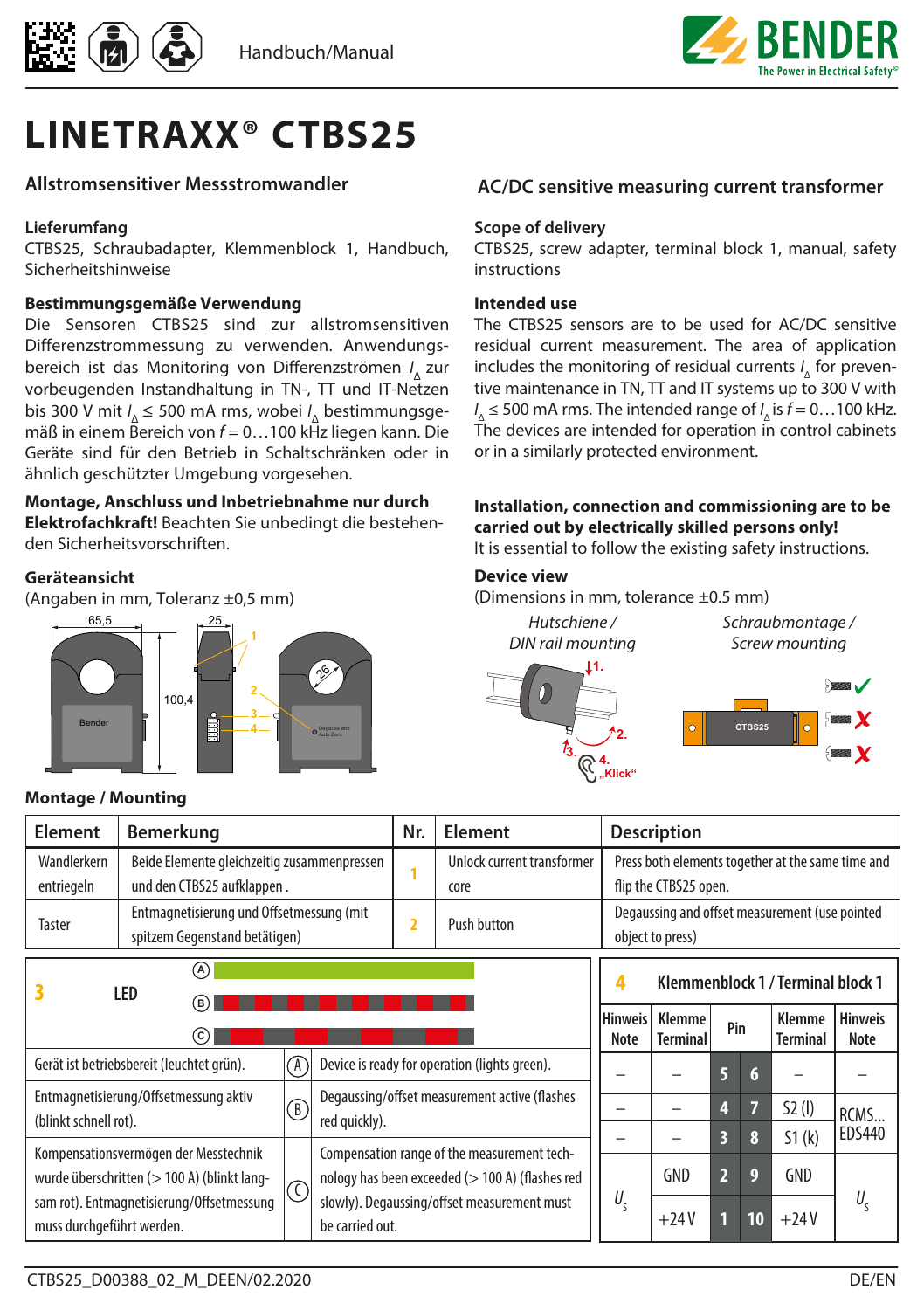

#### **Anschluss**

I *Geräteschaden durch Störimpulse! Die Anschlussleitung (Versorgung, analoge Schnittstelle…) darf nicht direkt am Wandlerkern/ Primärleiter vorbeigeführt werden! Mindestabstand: 40 mm*

#### **Anschlussbild**



## **Offset-Abgleich**

Der CTBS25 sollte nach der Installation in der zu überwachenden Anlage oder in der finalen Installationsrichtung nahe des Einbauorts abgeglichen werden, um Einflüsse durch das Erdmagnetfeld zu minimieren. Der Abgleich ist per Tastendruck ("AUTO ZERO/DEGAUSS") möglich.

**i** *Beachten Sie, dass während des Offset-Abgleichs kein Strom durch den Messstromwandler fließt. Bei einem eingebauten CTBS25 muss die Anlage abgeschaltet sein!*

| <b>Schritt</b> | Aktion                                                       | LED                                |
|----------------|--------------------------------------------------------------|------------------------------------|
|                | Messstromwandler in der An-<br>lage montieren und schließen  | aus                                |
| $\overline{2}$ | Gerät mit der Versorgungs-<br>spannung $U_{\rm g}$ versorgen | leuchtet dauerhaft grün            |
| 3              | Abgleich starten: Taste für ca.<br>1 s gedrückt halten       | beginnt, schnell rot zu<br>blinken |
| 4              | Abgleich läuft (ca. 10 s)                                    | blinkt schnell rot                 |
| 5              | Abgleich beendet, normaler<br>Betriebszustand                | leuchtet dauerhaft grün            |

#### **Connection**



**The connecting cable (supply, analogue inter-**<br> **The connecting cable (supply, analogue inter-**<br> *Face* **.** ) must not be routed directly nost the cu *face…) must not be routed directly past the current transformer core/primary conductor! Minimum distance: 40 mm*

#### **Wiring diagram**

- **i** *Bei Verwendung des CTBS25 als Differenzstromsensor für Auswertegeräte nach IEC62020 sind folgende notwendige Einstellungen am Auswertegerät vorzunehmen: Fehlerspeicher = aus Ansprechwert I<sub>n</sub> ≥ 30 mA Messstromwandler = Typ AB*
- **i** *When using the CTBS25 as a residual current sensor for evaluation devices according to IEC62020, the following necessary settings must be made on the evaluation device:*

*Fault memory = off Response value I<sub>An</sub>* ≥ 30 mA *Measuring current transformer = type AB*

## **Offset calibration**

The CTBS25 should be calibrated after installation in the system to be monitored or in the final installation direction near the installation location to minimise the effects of the earth's magnetic field. The device can be calibrated by pressing the "AUTO ZERO/DEGAUSS" push button.

**i** *Make sure that no current flows through the measuring current transformer during offset calibration. If a CTBS25 is installed, the system must be switched off!*

| <b>Step</b> | Action                                                                 | LED                            |
|-------------|------------------------------------------------------------------------|--------------------------------|
|             | Install the measuring current trans-<br>former in the system and close | off                            |
|             | Supply the device with supply<br>voltage U                             | lights green<br>permanently    |
| 3           | <b>Start calibration: Press and hold</b><br>button for approx. 1 s     | starts to flash red<br>quickly |
| 4           | Calibration in progress (approx. 10 s)                                 | flashes red quickly            |
| 5           | Calibration finished, normal operat-<br>ing status                     | lights green<br>permanently    |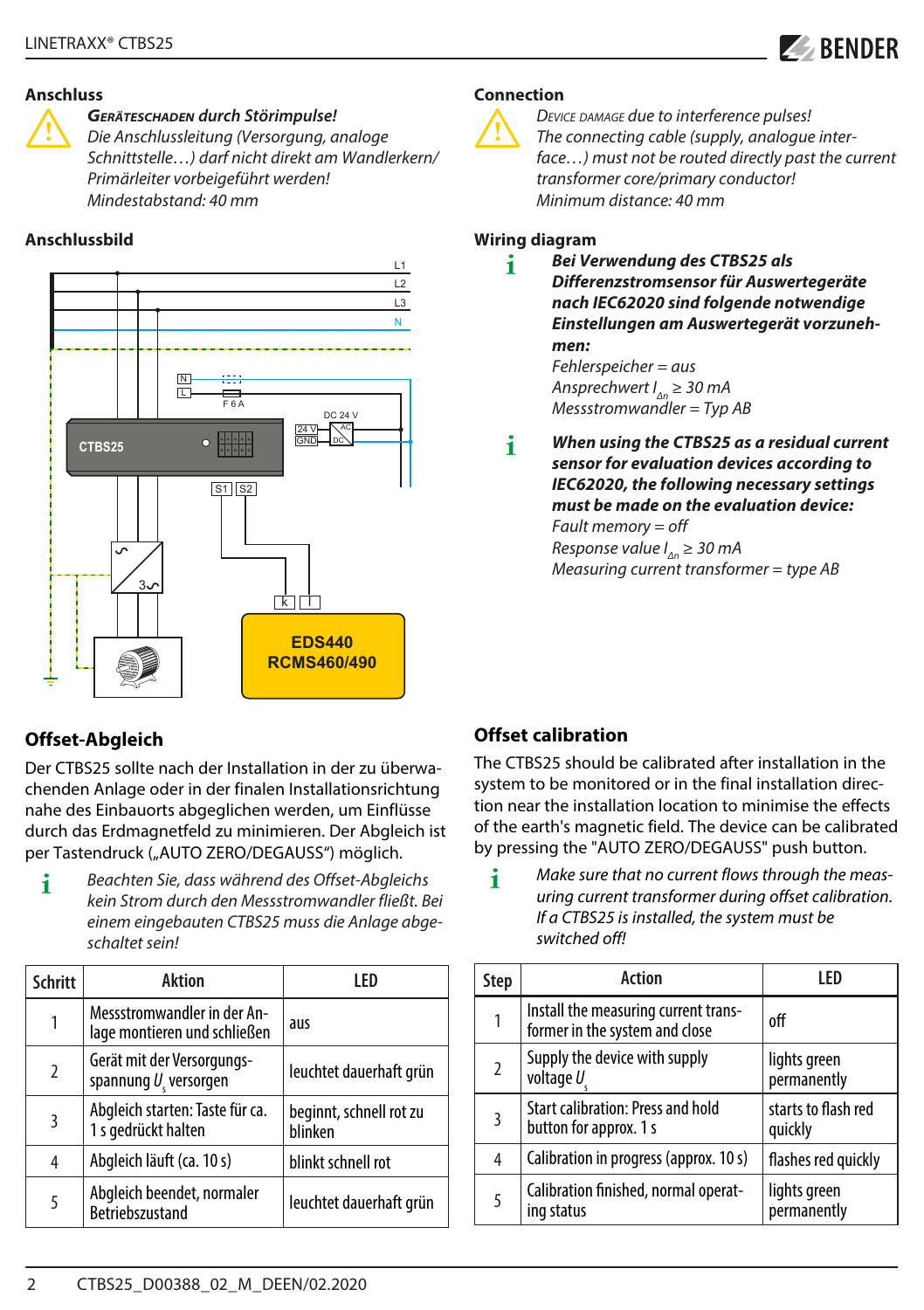## $\blacktriangleright$  BENDER

| Einbau Messstromwandler                                                                                                                                                                                                                                         | Installing measuring current transformer                                                                                                                                                                                         |
|-----------------------------------------------------------------------------------------------------------------------------------------------------------------------------------------------------------------------------------------------------------------|----------------------------------------------------------------------------------------------------------------------------------------------------------------------------------------------------------------------------------|
| Alle stromführenden Leitungen/Leiter müssen<br>durch den Messstromwandler geführt werden.<br>Keine abgeschirmten Leitungen durch den<br>Messstromwandler führen!                                                                                                | All current-carrying cables must be routed to-<br>gether through the measuring current transform-<br>er. Do not route any shielded cables through the<br>measuring current transformer!                                          |
| Ein vorhandener Schutzleiter darf grundsätzlich<br>nicht durch den Wandler geführt werden.                                                                                                                                                                      | Never route an existing protective conductor<br>through the measuring current transformer.                                                                                                                                       |
| Eine Biegung der Primärleiter darf erst ab dem<br>angegebenen Mindestabstand erfolgen. Dabei sind<br>die von den Herstellern vorgeschriebenen<br>Mindestbiegeradien der verwendeten Leiter<br>einzuhalten.<br>$*$ Abstand zum 90°-Winkel = 2 x Außendurchmesser | The primary conductors may only be bent from the<br>specified minimum distance. The minimum<br>bending radius specified by the manufacturers<br>must be observed.<br>$*$ Distance to 90 $^{\circ}$ angle = 2 x external diameter |
| Die Leitungen/Leiter sind in der Mitte des<br>Messstromwandlers zu zentrieren. Der<br>Kabeldurchmesser darf maximal die Hälfte des<br>Wandlerdurchmessers betragen.                                                                                             | The cables must be aligned with the centre of the<br>measuring current transformer. The cable diame-<br>ter may not exceed half the current transformer<br>diameter.                                                             |

#### **Technische Daten**

Werte gelten nur für geschlossenen Messstromwandler.

## **Isolationskoordination nach IEC 60664-1/IEC 60664-3**

Definitionen

| Messkreis (IC1)  Durch den Wandler geführte Primärleiter |
|----------------------------------------------------------|
| Sekundär (IC2) Klemmenblock 1 (24 V, GND, S1, S2)        |
|                                                          |
|                                                          |
|                                                          |
|                                                          |
|                                                          |
|                                                          |
|                                                          |
| Versorgungsspannung                                      |
|                                                          |
|                                                          |
|                                                          |
|                                                          |
|                                                          |
| <b>Messkreis</b>                                         |
|                                                          |
| Charakteristik nach IEC 62020 und IEC/TR 60755           |
|                                                          |
|                                                          |
| Messbereich $I_{\Lambda}$                                |
|                                                          |

#### **Technical data**

Values only apply to closed measuring current transformers.

## **Insulation coordination acc. to IEC 60664-1/IEC 60664-3**

**Definitions** 

| primary conductors routed through the current transformer |
|-----------------------------------------------------------|
| Secondary (IC2) terminal block 1 (24 V, GND, S1, S2)      |
|                                                           |
|                                                           |
|                                                           |
|                                                           |
|                                                           |
|                                                           |
|                                                           |
| Supply voltage                                            |
|                                                           |
|                                                           |
|                                                           |
|                                                           |
| Power consumption  ≤ 0.25 W typ. (2.5 W max.)             |
| <b>Measuring circuit</b>                                  |
| Measuring current transformer, internal diameter  25 mm   |
| Characteristics according to IEC 62020 and IEC/TR 60755   |
|                                                           |
|                                                           |
| Measuring range $I_{\Lambda}$                             |
|                                                           |